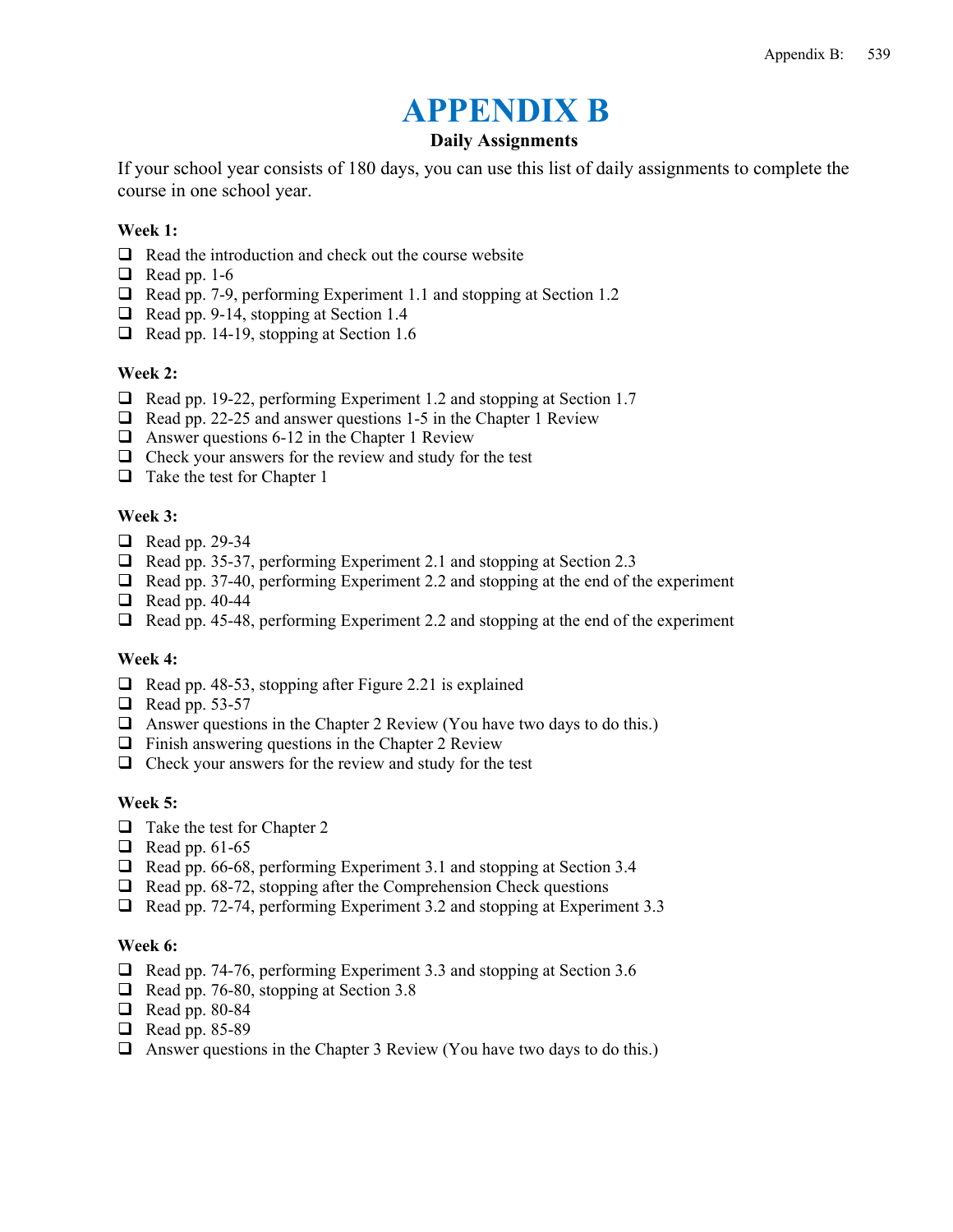## 540 Discovering Design with Biology

# **Week 7:**

- $\Box$  Finish answering questions in the Chapter 3 Review
- $\Box$  Check your answers for the review and study for the test
- $\Box$  Take the test for Chapter 3
- $\Box$  Read pp. 95-99, stopping at Section 4.3
- Read pp. 99-101, performing Experiment 4.1 and stopping at Section 4.4

# **Week 8:**

- $\Box$  Read pp. 101-105, stopping at Metaphase
- $\Box$  Read pp. 105-109, stopping after the Comprehension Check questions
- $\Box$  Perform Experiment 4.2 and read until Meiosis I on p. 111
- $\Box$  Read pp. 111-116, stopping at Section 4.7
- $\Box$  Read pp. 116-120, stopping at Section 4.8

## **Week 9:**

- $\Box$  Read pp. 120-122 and spend some time reviewing the chapter
- $\Box$  Answer questions in the Chapter 4 Review (You have two days to do this.)
- $\Box$  Finish answering questions in the Chapter 4 Review
- $\Box$  Check your answers for the review and study for the test
- $\Box$  Take the test for Chapter 4

## **Week 10:**

- $\Box$  Read pp. 127-131, stopping after the Comprehension Check questions
- $\Box$  Read pp. 131-133, performing Experiment 5.1 and stopping at the end of the experiment
- □ Read pp. 133-137, stopping at the beginning of the last paragraph on the page ("To determine...")
- $\Box$  Read pp. 137-140, performing as much of Experiment 5.2 as you can (It will probably take a few days to collect all the data, since you need to visit some relatives to finish collecting the data.)
- $\Box$  Read pp. 140-145, stopping at Section 5.5

# **Week 11:**

- $\Box$  Read pp. 145-149, stopping at Mutations in a Group of Nucleotides
- $\Box$  Read pp. 149-153, stopping after the Comprehension Check questions
- $\Box$  Read pp. 154-155 and spend some time reviewing the chapter (This is a good time to do the analysis of Experiment 5.2 if you have collected all your data and have not done it already.)
- $\Box$  Answer questions in the Chapter 5 Review (You have two days to do this.)
- $\Box$  Finish answering questions in the Chapter 5 Review

# **Week 12:**

- $\Box$  Check your answers for the review and study for the test
- $\Box$  Take the test for Chapter 5
- Read pp. 161-164
- Read pp. 165-169, stopping at Restriction fragment length polymorphism (RFLP)
- Read pp. 169-172

# **Week 13:**

- $\Box$  Read pp. 173-176, performing Experiment 6.1 and stopping at the end of the experiment.
- Read pp. 176-181
- $\Box$  Read pp. 182-186, stopping at Section 6.11
- $\Box$  Read pp. 186-187 and spend some time reviewing the chapter
- $\Box$  Answer questions in the Chapter 6 Review (You have two days to do this.)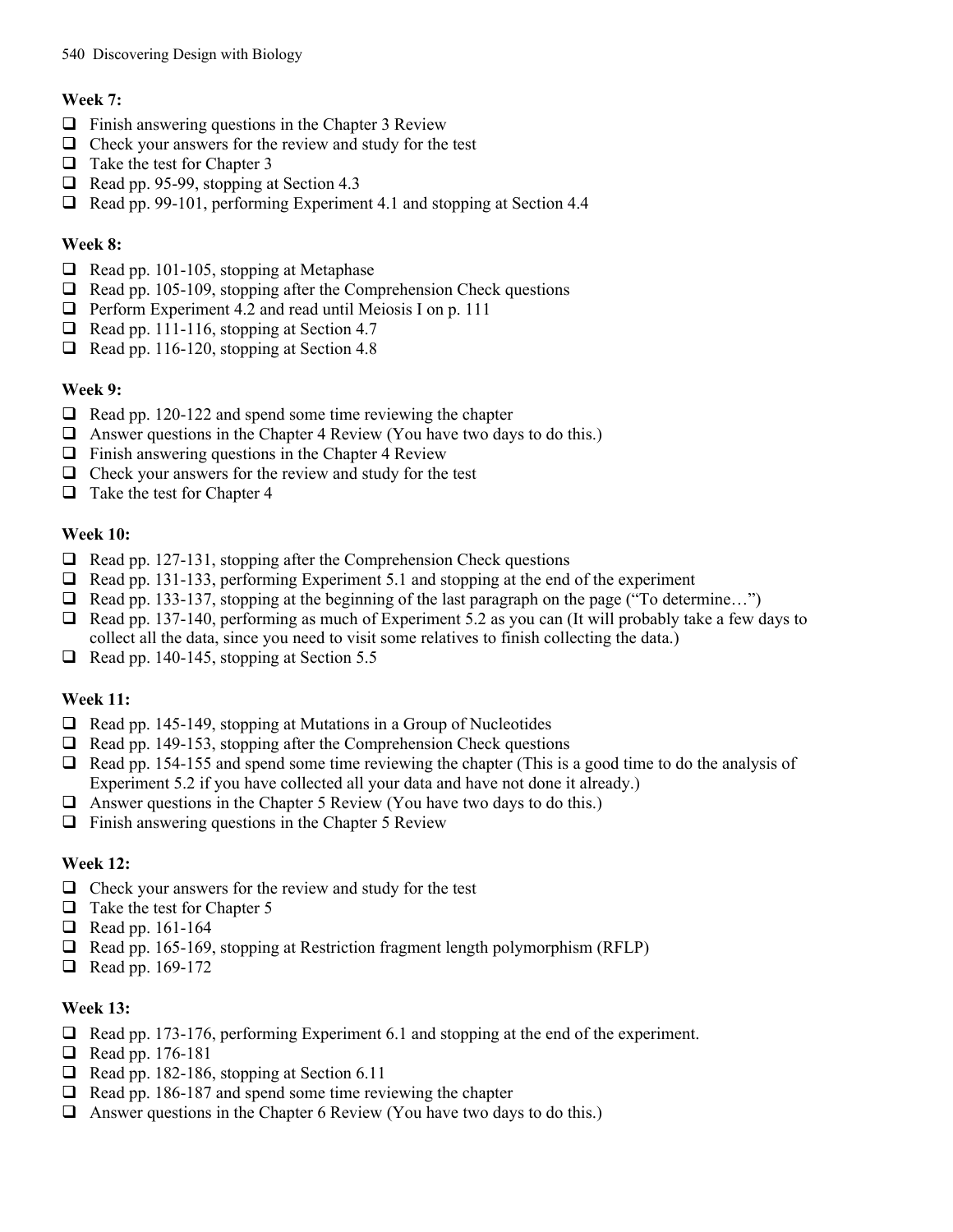## **Week 14:**

- $\Box$  Finish answering questions in the Chapter 6 Review
- $\Box$  Check your answers for the review and study for the test
- $\Box$  Take the test for Chapter 6
- Read pp. 191-194
- □ Read pp. 195-197, performing Experiment 7.1 and stopping at Section 7.2

## **Week 15:**

- Read pp. 197-201
- $\Box$  Read pp. 202-205, stopping after the Comprehension Check questions
- **D** Perform Experiment 7.2
- $\Box$  Read pp. 207-211, stopping at Gram-Positive bacteria
- $\Box$  Read pp. 211-216, stopping at the last paragraph on the page ("What about the other...")

#### **Week 16:**

- $\Box$  Read pp. 216-218 and spend some time reviewing the chapter
- $\Box$  Answer questions in the Chapter 7 Review (You have two days to do this.)
- $\Box$  Finish answering questions in the Chapter 7 Review
- $\Box$  Check your answers for the review and study for the test
- $\Box$  Take the test for Chapter 7

#### **Week 17:**

- $\Box$  Read pp. 221-224, performing Experiment 8.1 and stopping after the Comprehension Check questions
- $\Box$  Read pp. 224-229, stopping after the Comprehension Check questions
- Read pp. 229-232, stopping at Experiment 8.2
- **D** Perform Experiment 8.2
- Read pp. 235-240, stopping at Ascomycota (also called sac fungi)

#### **Week 18:**

- $\Box$  Read pp. 240-245, stopping at Experiment 8.3
- $\Box$  Perform Experiment 8.3
- $\Box$  Read pp. 246-249 and spend some time reviewing the chapter
- $\Box$  Answer questions in the Chapter 8 Review (You have two days to do this.)
- $\Box$  Finish answering questions in the Chapter 8 Review

#### **Week 19:**

- $\Box$  Check your answers for the review and study for the test
- $\Box$  Take the test for Chapter 8
- $\Box$  Read pp. 253-258, stopping at the third full paragraph ("If you walk along coastal...")
- $\Box$  Read pp. 258-262, stopping at Experiment 9.1
- $\Box$  Perform Experiment 9.1 and answer the Comprehension Check questions that follow

#### **Week 20:**

- $\Box$  Read pp. 263-269, stopping at Section 9.7
- $\Box$  Read pp. 269-272, stopping at Experiment 9.2
- $\Box$  Perform Experiment 9.2 and answer the Comprehension Check questions that follow
- $\Box$  Read pp. 274-277, stopping at Experiment 9.3
- $\Box$  Perform Experiment 9.3 and answer the Comprehension Check questions that follow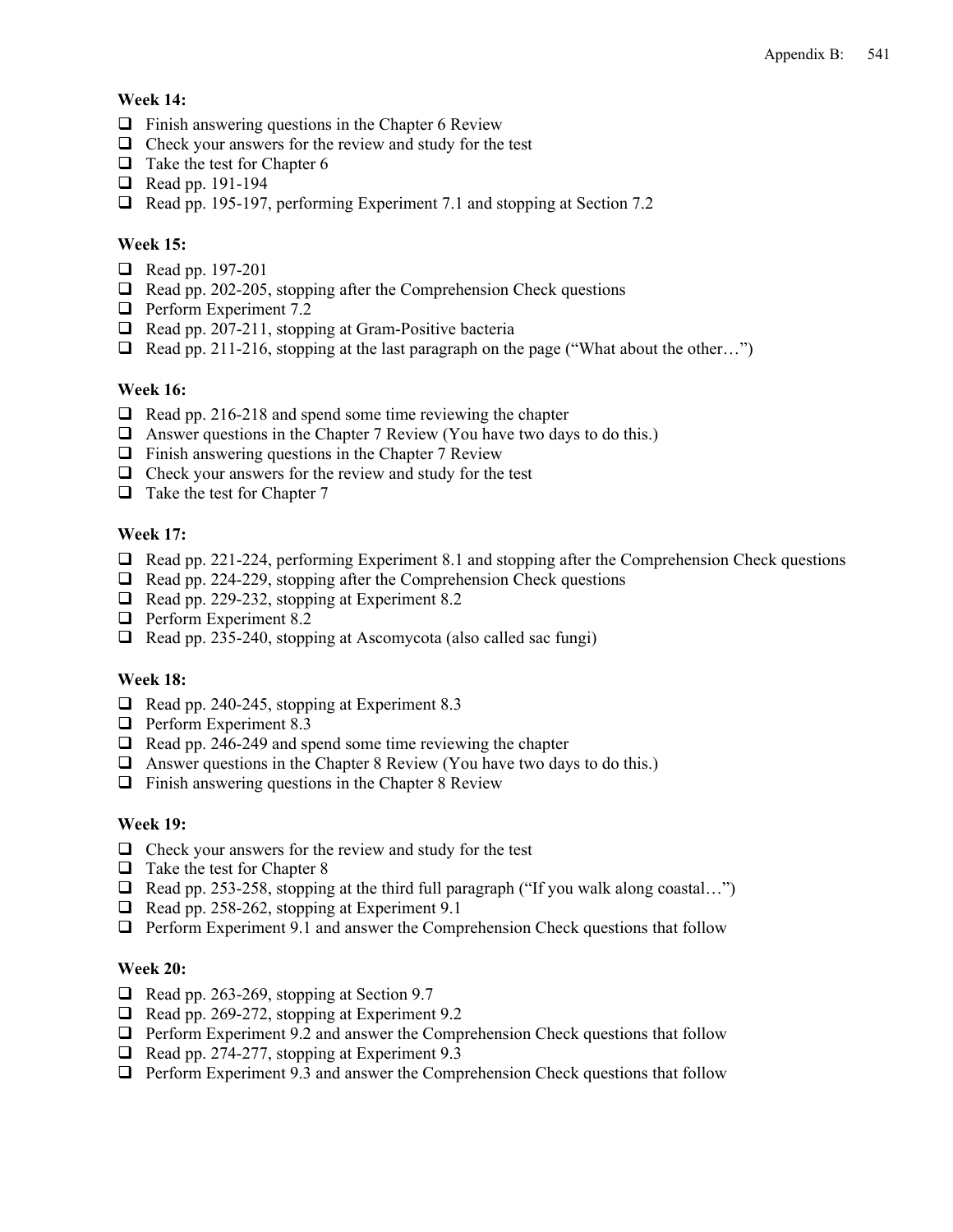## 542 Discovering Design with Biology

## **Week 21:**

- $\Box$  Read pp. 279-283, stopping at Section 9.10
- □ Read pp. 283-285 and answer questions 1-8 in the Chapter 9 Review
- $\Box$  Answer questions 9-25 in the Chapter 9 Review
- $\Box$  Check your answers for the review and study for the test
- $\Box$  Take the test for Chapter 9

# **Week 22:**

- $\Box$  Read pp. 289-294, stopping at Section 10.4
- $\Box$  Read pp. 294-298, stopping at Experiment 10.1
- $\Box$  Perform Experiment 10.1 and answer the Comprehension Check questions that follow
- $\Box$  Read pp. 300-304, stopping at Section 10.6
- $\Box$  Read pp. 304-308, stopping at Experiment 10.2

# **Week 23:**

- $\Box$  Perform Experiment 10.2 and answer the Comprehension Check questions that follow
- $\Box$  Read pp. 310-316
- $\Box$  Answer questions in the Chapter 10 Review (You have two days to do this.)
- $\Box$  Finish answering questions in the Chapter 10 Review
- $\Box$  Check your answers for the review and study for the test

## **Week 24:**

- $\Box$  Take the test for Chapter 10
- $\Box$  Read pp. 321-324, stopping at Experiment 11.1
- Read pp. 324-326, performing Experiment 11.1 and stopping at Order Sphenodontia: tuataras
- Read pp. 326-332, stopping at Order Testudines: turtles, tortoises, and terrapins
- $\Box$  Read pp. 332-337

# **Week 25:**

- Read pp. 338-340, performing Experiment 11.2 and answering the Comprehension Check questions that follow
- $\Box$  Read pp. 340-346, stopping at Monotremes
- $\Box$  Read pp. 346-351
- $\Box$  Answer questions in the Chapter 11 Review (You have two days to do this.)
- $\Box$  Finish answering questions in the Chapter 11 Review

# **Week 26:**

- $\Box$  Check your answers for the review and study for the test
- $\Box$  Take the test for Chapter 11
- Read pp. 355-359
- $\Box$  Read pp. 360-362, stopping after Experiment 12.1
- $\Box$  Read pp. 362-366, stopping at Experiment 12.2

## **Week 27:**

- $\Box$  Perform Experiment 12.2 and answer the Comprehension Check questions that follow
- $\Box$  Read pp. 367-371, stopping at Section 12.6
- $\Box$  Read pp. 371-375, stopping at Experiment 12.3
- Read pp. 375-377, performing Experiment 12.3 and stopping at Section 12.8
- $\Box$  Read pp. 377-381, stopping at Section 12.11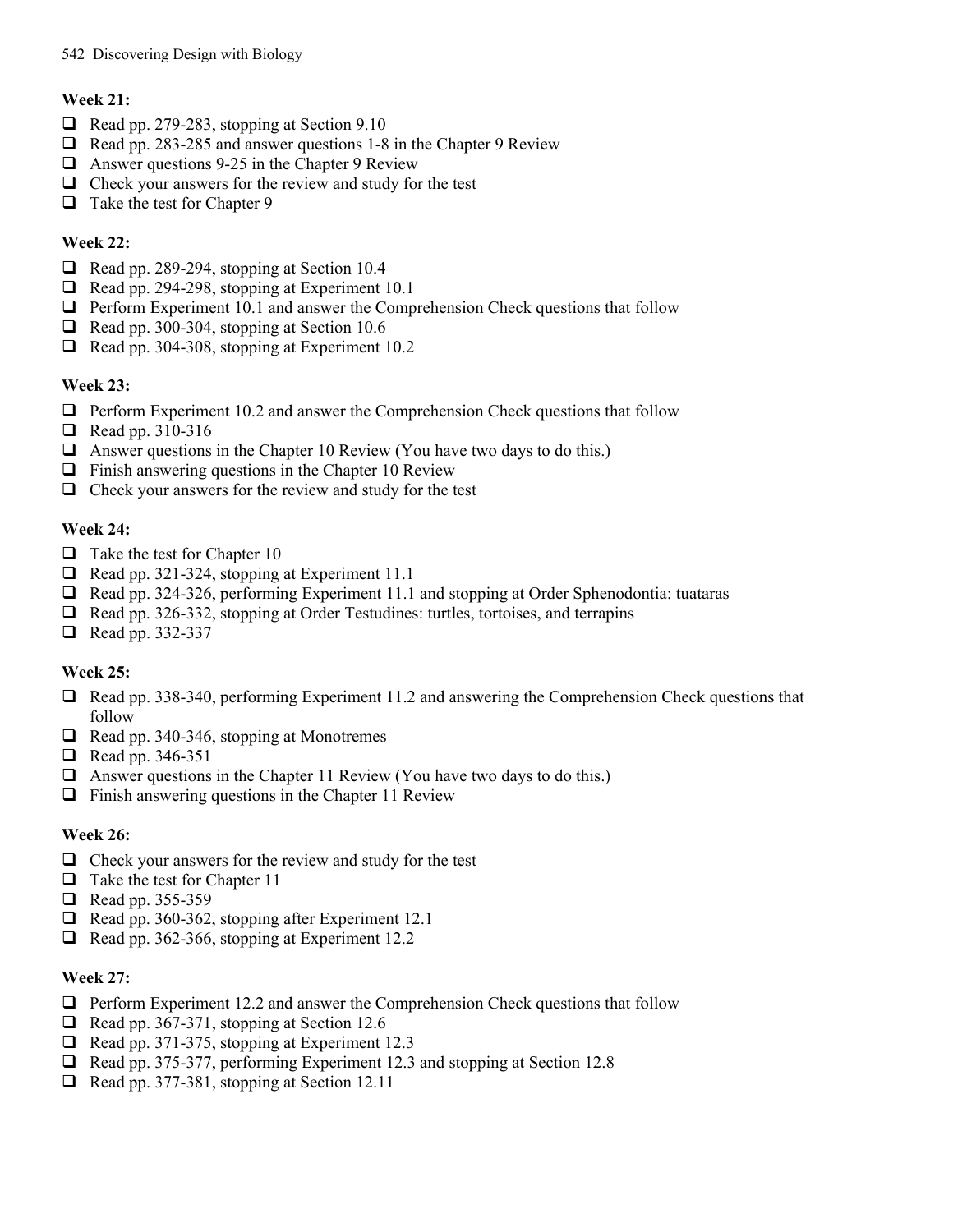## **Week 28:**

- $\Box$  Read pp. 381-383 and answer questions 1-10 in the Chapter 12 Review
- $\Box$  Answer questions 11-29 in the Chapter 10 Review
- $\Box$  Check your answers for the review and study for the test
- $\Box$  Take the test for Chapter 12
- $\Box$  Read pp. 387-392, stopping at Organs

## **Week 29:**

- Read pp. 392-395, performing Experiment 13.1 and stopping at Section 13.2
- $\Box$  Read pp. 395-400
- Read pp. 401-403, performing Experiment 13.2 and answering the Comprehension Check questions that follow
- $\Box$  Read pp. 404-407, stopping at Experiment 13.3
- $\Box$  Perform Experiment 13.3 and answer the Comprehension Check questions that

## **Week 30:**

- $\Box$  Read pp. 408-413, stopping at Seed-Making plants
- $\Box$  Read pp. 413-416 and answer questions 1-4 in the Chapter 13 Review
- $\Box$  Answer questions 5-12 in the Chapter 13 Review
- $\Box$  Check your answers for the review and study for the test
- $\Box$  Take the test for Chapter 13

# **Week 31:**

- □ Read pp. 419-422, performing Experiment 14.1 and stopping at Section 14.2
- $\Box$  Read pp. 422-424, performing Experiment 14.2
- $\Box$  Read pp. 425-429
- $\Box$  Read pp. 430-434, stopping at Section 14.6
- $\Box$  Read pp. 434-439, stopping at Section 14.8

## **Week 32:**

- $\Box$  Read pp. 439-443
- $\Box$  Answer questions in the Chapter 14 Review (You have two days to do this.)
- $\Box$  Finish answering questions in the Chapter 14 Review
- $\Box$  Check your answers for the review and study for the test
- $\Box$  Take the test for Chapter 14

## **Week 33:**

- $\Box$  Read pp. 447-451, performing Experiment 15.1 and stopping at The Carbon Cycle
- $\Box$  Read pp. 451-458, stopping at Section 15.5
- $\Box$  Read pp. 458-462, stopping at Section 15.7
- $\Box$  Read pp. 462-464, performing Experiment 15.2 up to step 9
- □ Read pp. 464-466, finishing Experiment 15.2 and stopping at the last full paragraph ("If you were...")

#### **Week 34:**

- $\Box$  Read pp. 466-473, stopping at Section 15.9
- Read pp. 473-475, performing experiment 15.3
- $\Box$  Answer questions in the Chapter 15 Review (Pay attention to the note on p. 478 highlighted in yellow!)
- $\Box$  Check your answers for the review and study for the test
- $\Box$  Take the test for Chapter 15